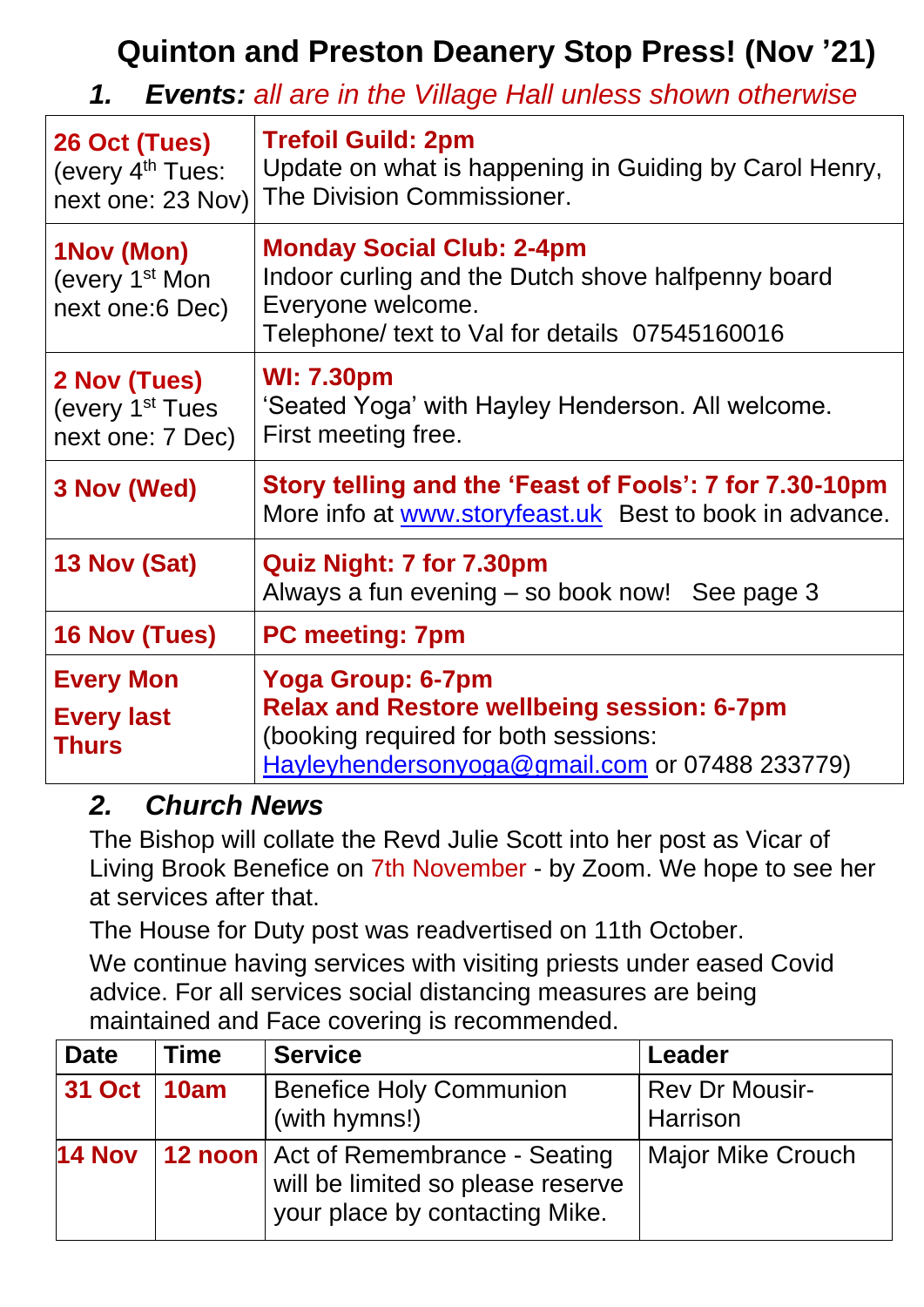| 28 Nov 10am | Holy Communion (with hymns) Canon Michael |       |
|-------------|-------------------------------------------|-------|
|             |                                           | Weber |

Please contact Mike, tel (01604862096) or email (747crouch@gmail.com) if you have any concerns about attending any of these services

Virtual services at:

10.00am on Sundays

You can join on the WhatsApp group by contacting Emma Dil on [dilemma68@gmail.com](mailto:dilemma68@gmail.com)

St John the Baptist, Quinton is open for private prayer/reflection **by appointment**. Please contact:

Andy Bailey (01604 862292) or Julia Javes (01604 315788)

## *3. Harvest Raffle*

Thank you to everyone who supported this and helped us to raise nearly £500 for church funds.

The draw was made after the Harvest Service in Quinton Church on 3rd Oct and the winners were:

- 1) £100 supermarket voucher: Stuart Whitford
- 2) bottle of wine: Joan Adams
- 3) box of chocolates: Joan Leggott

Andy and Kathey

# *4. Snow Goose, Wed 10 Nov, 7pm, St George's, Wootton*

Whilst we normally only advertise things that are happening in Quinton and Preston Deanery, this production is by James Gillam, who presented an excellent version of Snow Goose at Preston Deanery church attended by many of our residents.

This time they are performing as part of a community Remembrance project with a professional cast. They are also giving special performances to primary schools (attended by some of our youngsters) and creative workshops for pupils, as well as a community performance for the general public.

Tickets are £3 and can be booked via <https://www.fabulaarts.co.uk/basic-01> or they are available on the door (cash).

### *5. Macmillan Coffee Morning*

Maya and Lydie Collyer's Coffee Morning was a huge success and raised an amazing £2000! Well done to them and to everyone who bought, baked, donated and supported on the day.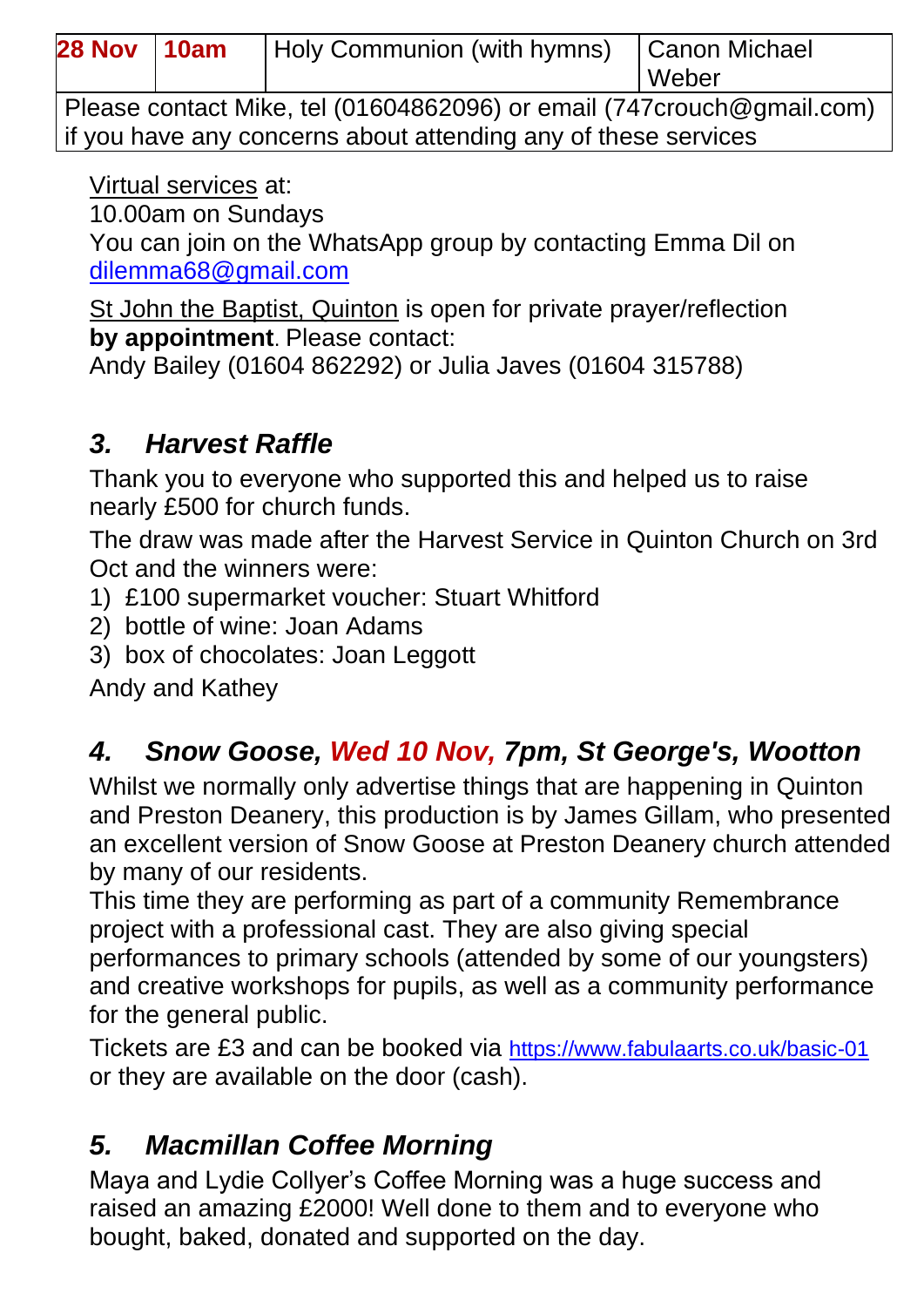## *6. Yoga Group – 3 extra places now available!*

Due to the slightly relaxed Covid restrictions we are now able to openup the yoga group to more people. As a result, there are now 3 places available (Monday nights, 6-7pm, £8 a session)

…and if you're too late to snap these up, then you could be put on the reserve list as there are often 1-2 places that aren't filled because people are away.

Contact Hayley on: Hayleyhendersonyoga@gmail.com or 07488 233779

# *7. Village Hall News – Quiz Night, Sat 13 Nov, 7 for 7.30pm*

The annual Quinton Quiz Night is back! Taking place on Saturday 13 November, please join us and Northamptonshire's finest quiz master Jane Ward for a fun evening in the village hall. We'll be opening the doors at 7pm ready for a prompt start to the quiz at 7.30pm. Tickets include a chilli supper (with veggie/ vegan option) and there'll be a bar open all evening selling beer and wine. And of course, there are prizes for the winning team. Teams can be assembled ahead of time (max six per team please), or come along on the night and we'll put teams together.

Tickets are £8 each and available from Emma: *[emma\\_wise100@hotmail.com](mailto:emma_wise100@hotmail.com)* So that we can manage the catering and bar requirements, all ticket orders to be placed by close of play Wednesday 10 November please. The quiz night is always a popular and fun event, so please do come along and join us, you'll be made very welcome.

## *8. Food Aid Far Cotton*

A car load of donated items was taken to Food Aid Far Cotton. Thank you to everyone who so generously gave to this initiative. FAFC at St Mary's were delighted to receive so many items from our communities and from our Harvest services.

The next delivery will be made on Thursday 4 November.

Thank you Julia

# *9. Litter Pick*

Thank you to everyone who turned-up to help with the litter pick along the road from Preston Deanery to Quinton – always a nice social event with food and drink provided at both ends – and the villages benefit from having clear verges and hedgerows (and long may they stay that way!) Kathey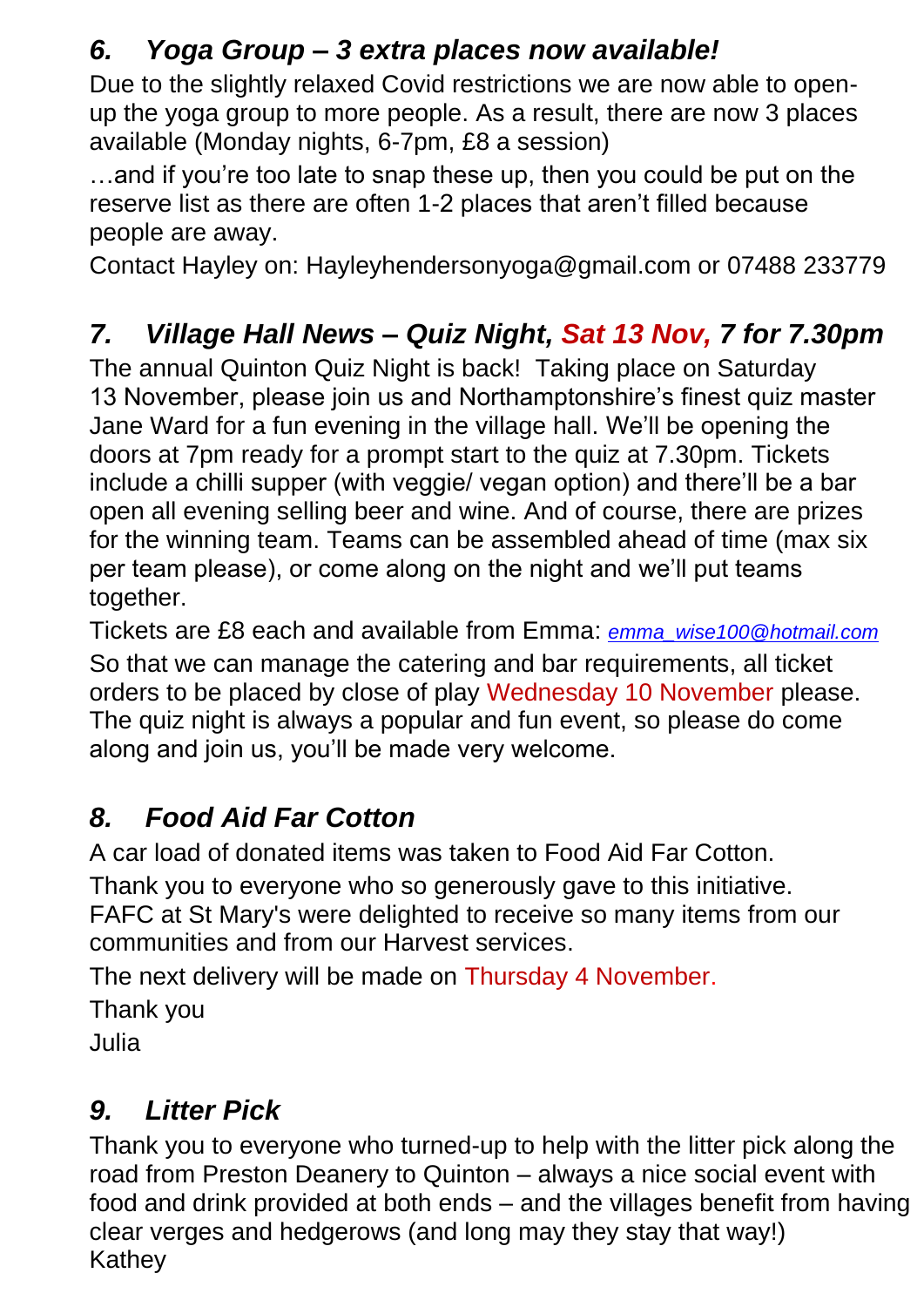### *10. Quinton Parish Council*

#### **Street Lights**

You may have noticed that there is a faulty light, unfortunately the service company we use is no longer in business and the council is looking for a new company, this should not be a long process but please be patient.

#### **Benches**

The council has ordered two replacement benches for the notice board area and the Wootton Road / Preston Deanery Road junction. These should be with us in November.

### **Dog Bins**

We have had a request to install dog bins in the village. The council will consider this at the next meeting, your thoughts would be helpful in reaching a decision that keeps all residents happy. There are two main questions, first do you think it is a good idea or not? and second if the previous answer is positive where should the bin/s be located?

#### **Christmas Tree**

Sadly, we lost the tree recently, there have been suggestions that the tree is replaced, maybe with a smaller one that has a better chance of surviving. Your comments as always would be appreciated.

#### **Gigaclear Broadband**

Good to see that Gigaclear are now starting to install people's connections and they are reaping the benefits.

### **Village Green Play Equipment**

Some of the equipment is coming to the end of its life and the council is considering suitable replacements, in particular the wooden climbing frames. The council welcomes new ideas for the replacement equipment and all ideas should be sent to the Clerk, these will then be discussed at the next appropriate council meeting. The council will discuss the budget for next year at the November meeting so any feedback would be appreciated.

#### **Chicken Farm**

I have not heard of any reports recently about the obnoxious aroma coming from the farm but if anyone has a complaint, please let me know. Alternatively episodes can be reported by email to: environmentalservices.snc@westnorthants.gov.uk Or call 0300 0126 7000

#### **Queens 70th Anniversary in 2022**

Next year the Queen will celebrate her 70th Anniversary and council has agreed that we should celebrate this with an event in the village. The Jubilee celebrations will be over a long weekend with a Bank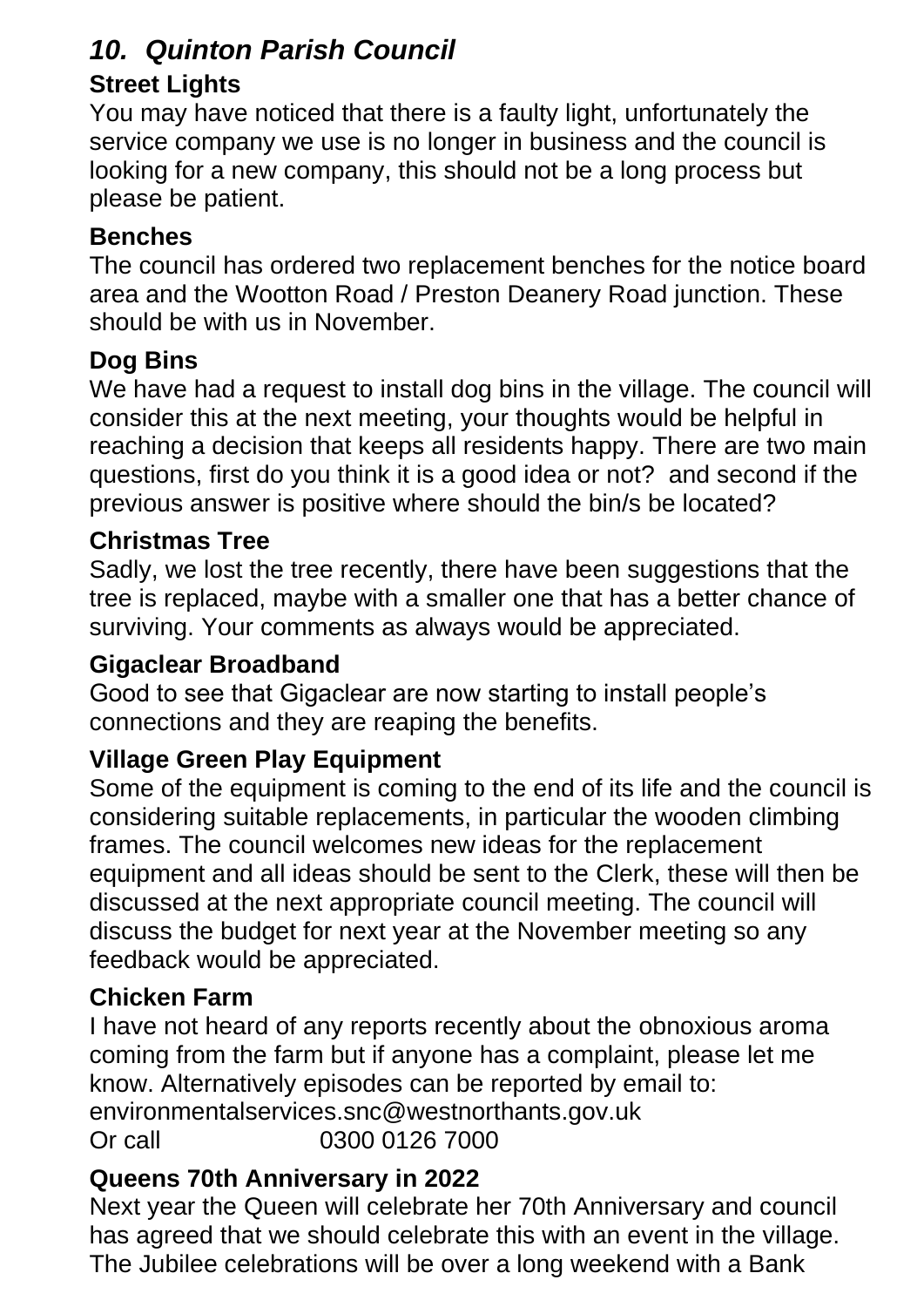Holiday, the dates for your diaries are 2-5 June. The council are looking for ideas as to what we would like to do as a community and on what day. If anyone has any ideas, please contact the Clerk. This will also be discussed at the next council meeting.

### **Next Council Meeting**

Next council meeting on **16th November 2021** this will be a face-toface meeting in the Village Hall starting at 7pm. Although the Covid restrictions have been lifted it would be appreciated if you could advise the Clerk if you are going to attend. The budget for the next year will be discussed so please let me have any ideas.

If you have any items you wish to be discussed at the meeting please let me know.

Stay safe. John Scott [clerk@quintonparishcouncil.org.uk](mailto:clerk@quintonparishcouncil.org.uk) 07738 760618

# *11. Update on Working Parties*

### **Gateways**

It's been good to hear all the positive comments about the new signs and painted gateways into Quinton.

A big 'Thank You' to Graham Saunders who helped me to repaint the woodwork and erect the new signs. Thank you also to Ollie Stenson and Metcalfs for starting us off with the right woodstain for the job. Andy Bailey

# *12. Updates from our West Northamptonshire Councillors*

*These documents are on the Parish Council website, or you can email me for a copy of the hyperlinks – and please let me know if these links don't work or have changed. Thanks, Kathey*

1) WNC Councillor Update for Parish Councils and Village Magazines in Hackleton & Grange Park Ward, 15 October 2021 (8 pages)

[https://www.quintonparishcouncil.org.uk/uploads/october-2021-wnc-cllr](https://www.quintonparishcouncil.org.uk/uploads/october-2021-wnc-cllr-update-for-parish-councils-and-village-magazines-151021-final.docx)[update-for-parish-councils-and-village-magazines-151021-final.docx](https://www.quintonparishcouncil.org.uk/uploads/october-2021-wnc-cllr-update-for-parish-councils-and-village-magazines-151021-final.docx)

2) Stephen Clarke's Monthly update (37 pages)

[https://www.quintonparishcouncil.org.uk/uploads/monthly-news-report](https://www.quintonparishcouncil.org.uk/uploads/monthly-news-report-october-final-version-14-oct-6.pdf)[october-final-version-14-oct-6.pdf](https://www.quintonparishcouncil.org.uk/uploads/monthly-news-report-october-final-version-14-oct-6.pdf)

Stephen has also submitted info about the 'Queen's Green Canopy Initiative', and a possible role that our villages could play in it, at: https://www.quintonparishcouncil.org.uk/uploads/stop-press-21-octobersc.pdf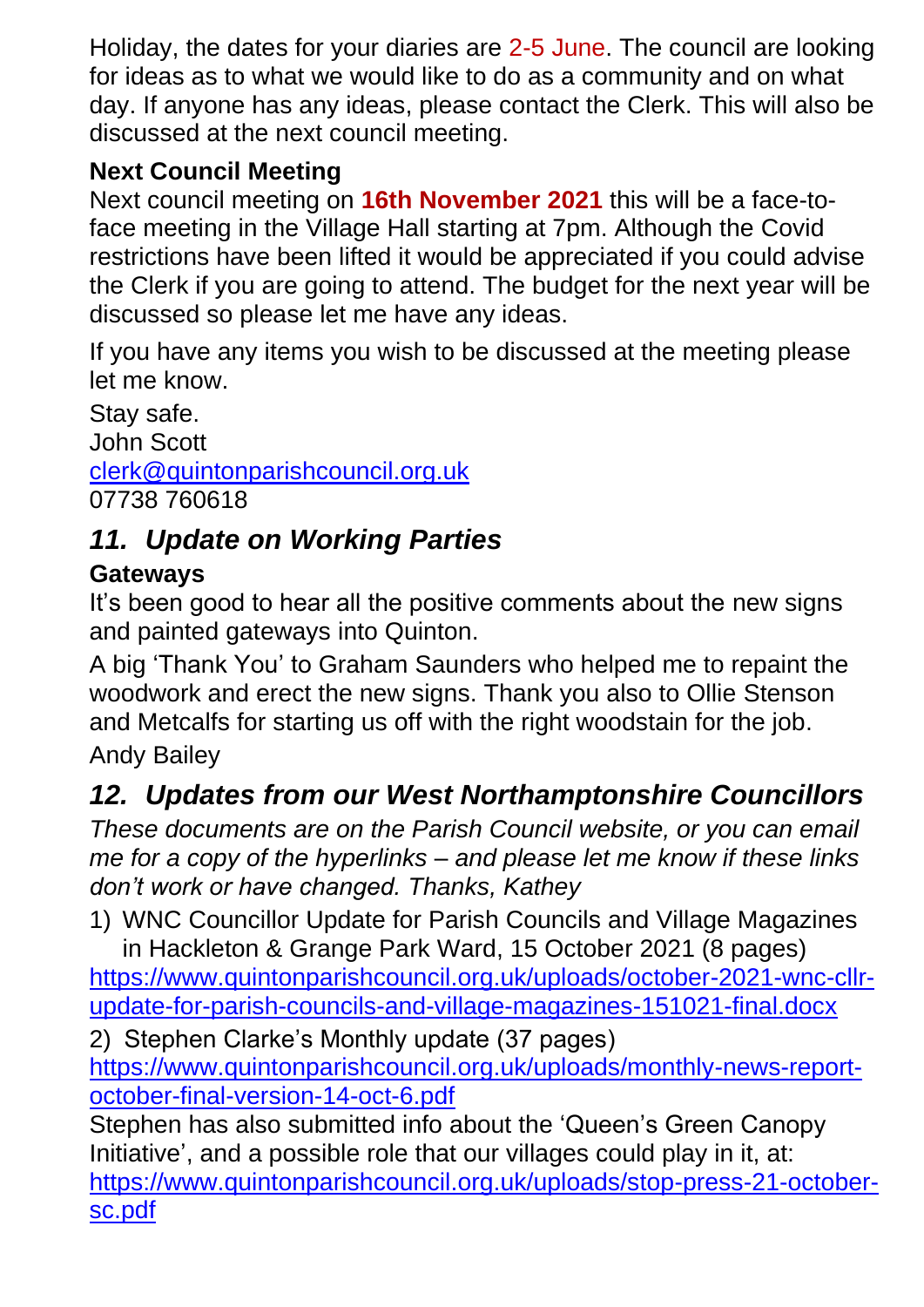#### *13. Quinton and Preston Deanery Home Produce Show 2021.*

Congratulations and very well done to all those who entered in this year's Home Produce Show. Winners will be receiving their engraved cups and trophies very soon.

| <b>Best in Show:</b>                  | <b>Mike Crouch</b>               |
|---------------------------------------|----------------------------------|
| <b>Quinton Points Cup:</b>            | Beryl Kirton and<br>Delia Ronson |
| Junior Points Cup:                    | Lois Austin                      |
| <b>Best in Section - Preserves:</b>   | Delia Ronson                     |
| <b>Best in Section - Flowers:</b>     | <b>Mike Crouch</b>               |
| Best in Section - Fruit & Vegetables: | Val Core                         |
| Best in Section - Cookery:            | <b>Jo Gent</b>                   |
| <b>Best in Section - Handicraft</b>   |                                  |
| - Norman Randal Trophy:               | Ann Bull                         |
| Best In Section - Children's Shield:  | Lois Austin                      |
| Vase of Flowers – Delia Ronson Cup:   | Joan Adams                       |
| Best Rose – Sylvia Thomas Rose Bowl:  | Joan Adams                       |
| Asters – Florence Mills Trophy:       | <b>Kathey Bailey</b>             |
| Tomatoes – Mary Turney Cup:           | <b>Beryl Kirton</b>              |
| Runner Beans - Mick Newbery Trophy:   | <b>Val Core</b>                  |
| Heaviest Onion - Bill Maule Trophy:   | Val Core                         |
| Marmalade – Margaret Keech Rose Bowl: | Joan Adams                       |
| Apple Pie – Adams Cup:                | <b>Sheila Gardner</b>            |
| <b>Quiche Plaque:</b>                 | Delia Ronson                     |
| <b>Fruit Cake Cup:</b>                | Delia Ronson                     |
| Photography – Ronson Cup:             | <b>Jo Gent</b>                   |

We are very grateful to the Judges, the Committee, all those who helped with setting and clearing up etc. and to everyone for their support at this annual Show. We look forward to seeing you all again next year.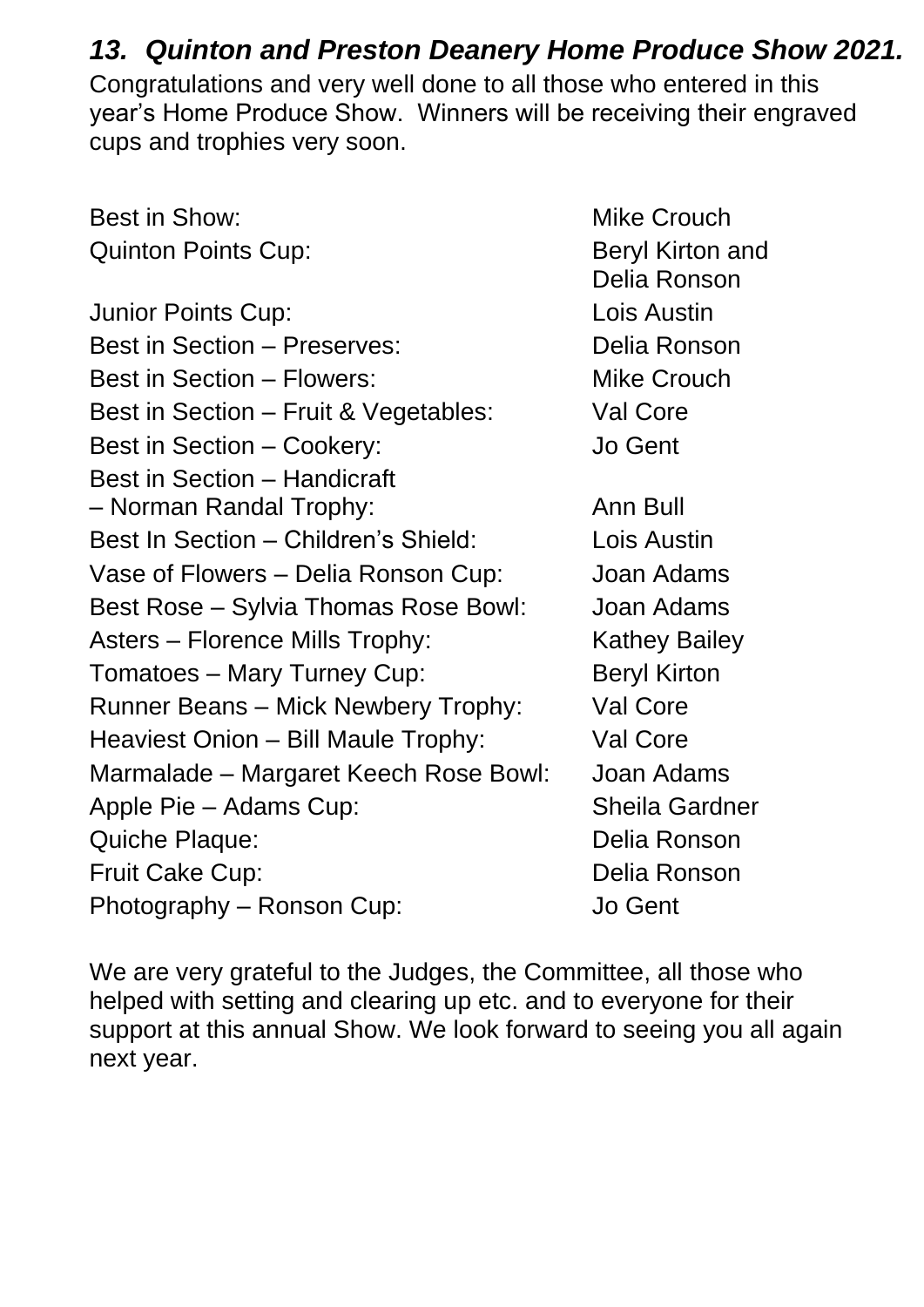## *14. Our people*

#### **Nina May**

Andy and I were pleased to be able to go to Nina's funeral at Stony Stratford and represent the village, the church and the Trefoil Guild. It was a formal Requiem Mass attended by 100+ people with a choir and some excellent singing from the congregation (I was sure that I could hear her husband Bernard's voice!)



Nina was born and brought up in Stony Stratford, later moving within the area, including Hardingstone, before moving to Park Farm Cottage where she and Bernard created a beautiful family home and garden.

They were both very active in village events, especially the church. Fran particularly loved the side altar decoration that Nina so carefully created for the Maundy Thursday vigil – a beautiful arrangement of tiny spring flowers and tealights – a lovely focal point in the darkened church at that peaceful service. And Nina will long be remembered for her help in the kitchen preparing breakfasts for people on the Good Friday Walk as well as her pancakes on Shrove Tuesday.

She was an active member in the Trefoil Guild, including two trips to Our Chalet in Switzerland and a number of trips to London. Although unable to attend many events in recent years she remained a member and continued to follow our activities.

She and Bernard moved back to Stony some years ago and immediately became active in the church there, where Nina had been Christened and she and Bernard had been married. Sadly, Bernard died 10 years ago, but Nina continued with as many activities as she was able. She was laid to rest with Bernard in Calverton churchyard, the sister church, and very near to where she started life.

Kathey, with help from Fran and Connie

# *15. Roade & Quinton Old Folks Fund*

(Top 3 winners only – details of all 10 available on request) Date Drawn: 8th October 2021 by: Christine Harris & Maureen **Winning numbers** *Prize* 

|                    |                     | 10 | Dev Singh - Roade    | £150.00   |
|--------------------|---------------------|----|----------------------|-----------|
| $\overline{4}$     | 8                   | 4  | Mrs Tarbun - Roade   | £90.00    |
|                    | $12 \quad 12$       |    | Derek Norton - Roade | £70.00    |
|                    | <b>Total raised</b> |    |                      | £1,186.00 |
| Total prize money  |                     |    |                      | £592.00   |
| Total paid to fund |                     |    | £594.00              |           |
|                    |                     |    |                      |           |

Money to promoter Tuesday 2nd November Date of next draw Thursday 4th November, 3pm Roade Village Hall